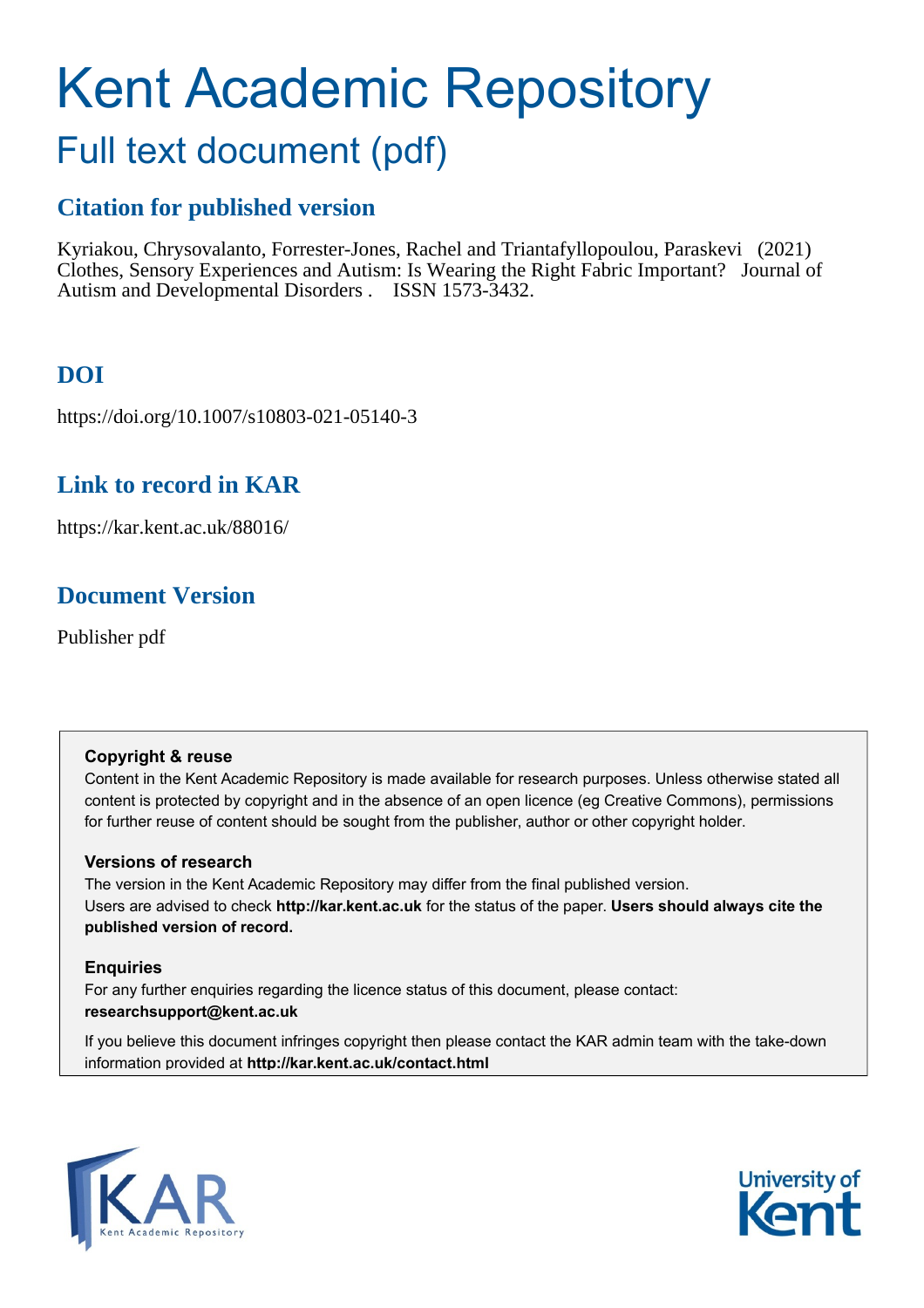#### **ORIGINAL PAPER**



### **Clothes, Sensory Experiences and Autism: Is Wearing the Right Fabric Important?**

**Chrysovalanto Kyriacou1  [·](http://orcid.org/0000-0002-8026-3200) Rachel Forrester‑Jones2 · Paraskevi Triantafyllopoulou1**

Accepted: 7 May 2021 © The Author(s) 2021

#### **Abstract**

Tactile defensiveness in autistic individuals is the least investigated sensory modality. The current multi-component, explorative study aimed to understand the experiences of ten autistic adults regarding tactile defensiveness and fabrics, using semi-structured, one-to-one interviews. Participants were asked to discuss the efects of seven provided samples of fabrics and were also asked to bring their 'favourite' fabric (s) and express their thoughts about their choices. Using Interpretative Phenomenological Analysis and Content Analysis, the fndings showed that some fabrics can impact individuals' reported wellbeing. Participants' experiences with several stimuli appeared to have helped them implement coping strategies. By understanding tactile defensiveness, society could move towards increasing autism-friendly approaches with appropriate fabrics. Recommendations for future research, policy and practice are also discussed.

**Keywords** Autism · Sensory diferences · Tactile defensiveness · Fabrics · Clothes

#### **Introduction**

Autistic individuals have persistent diferences in verbal and non-verbal communication, social interaction, restricted and repetitive patterns of behavior and interests, as well as uncommon responses to sensory stimuli from hyper-responsiveness to hypo-responsiveness (American Psychiatric Association DSM-5, 2013). Leekam et al. (2007) concluded that more than 90% of autistic children and adults had sensory responsiveness interfering with their everyday lives, and their symptoms were persistent across all age groups and IQ levels (Baranek et al., 1997; Ben-Sasson et al., 2009; Forrester Jones and Broadhurst, 2007; Harrison & Hare, 2004; Kern et al., 2007).

 $\boxtimes$  Paraskevi Triantafyllopoulou p.triantafyllopoulou@kent.ac.uk

> Chrysovalanto Kyriacou valanto\_kyriakou1994@hotmail.com

Rachel Forrester-Jones r.v.e.forrester-jones@bath.ac.uk

<sup>1</sup> Tizard Centre, School of Social Policy, Sociology and Social Research, University of Kent, Canterbury, Kent, UK

<sup>2</sup> Department of Social and Policy Sciences, Centre of Analysis of Social Policy, University of Bath, Bath, UK

Autistic individuals react to sensory stimuli with a behavior that is not comparative to the grade and nature of the sensory stimulation (Baranek et al., 2006; Lane et al., 2010). Hypo-responsiveness refers to the lack of reaction to environmental or bodily sensory stimuli (Tomcheck, and Dunn, 2007). Hyper-responsiveness, is characterized as an overload of sensory stimuli (Frith, 1991; Kanner, 1943). As a result, autistic individuals may show sensory soothing behaviors that function to repeat or strengthen sensory experiences (Ben-Sasson et al., 2009; Damiano et al., 2018; Kirby et al., 2015). Hypo-responsiveness can occur distinctively or alongside sensory soothing behaviors (Dunn, 2007; Lane et al., 2011). Sensory soothing behaviors are linked to high neurological threshold, meaning that an individual requires intense sensory stimuli to produce a reaction that can be soothing (Dunn, 2007). In contrast, lower neurological threshold are linked to behaviors that refect an avoidance to certain types of sensory input that others fnd innocuous (Butera et al., 2020; Dunn, 2007).

Through functional magnetic resonance imaging (*f*MRI) Green et al. (2015) found that autistic individuals experienced signifcantly more symptoms of hyper-responsiveness than neurotypical and developmentally delayed individuals. Several studies found signifcant diferences between autistic and control groups (Baranek et al., 2006; Crane et al., 2009; Tavassoli et al., 2014) in a range of sensory modalities, like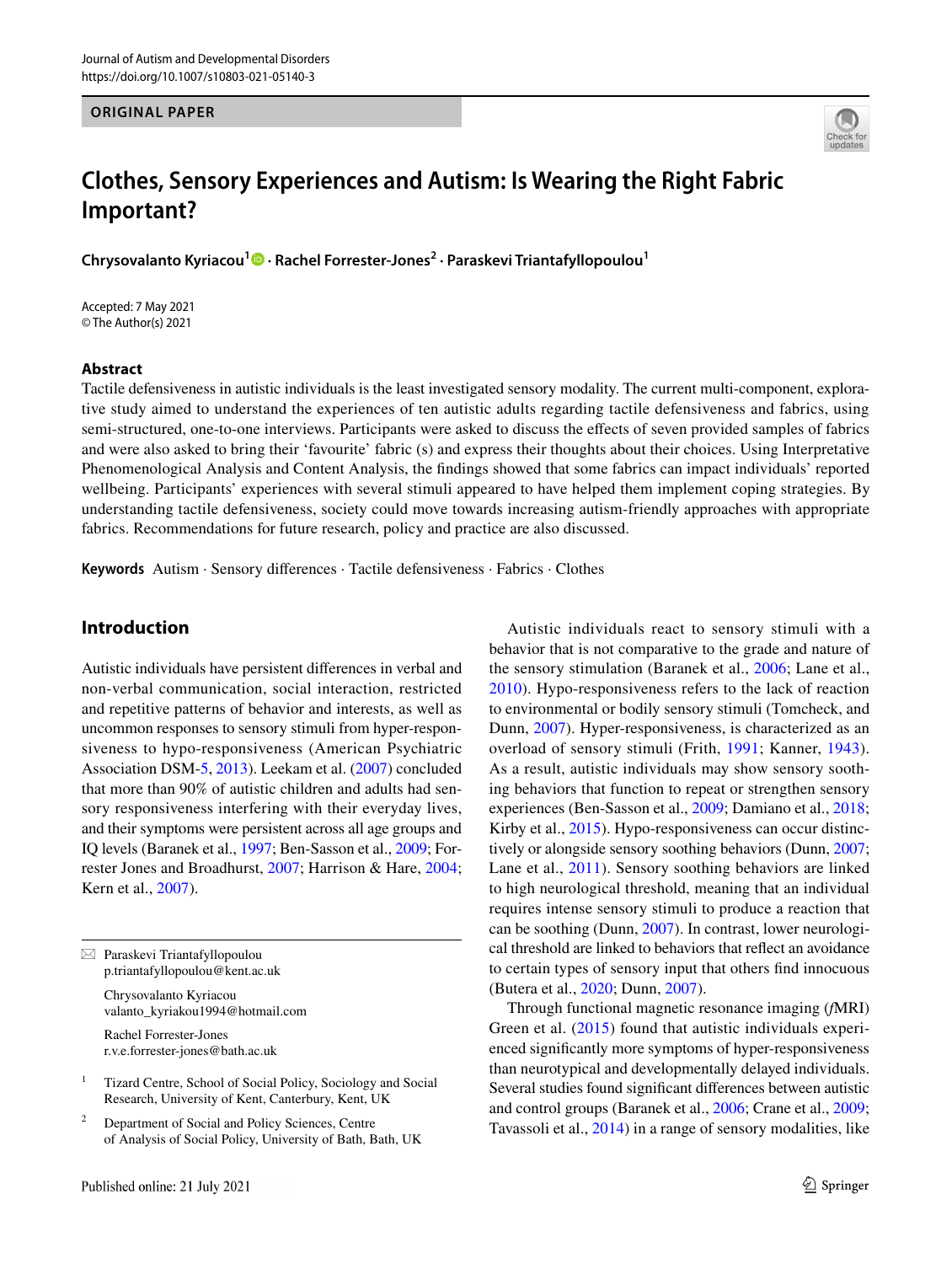gustatory (Tavassoli & Baron-Cohen, 2012); olfactory/smell (Bennetto et al., 2007), auditory/hearing (Haesen et al., 2011), visual (Simmons et al., 2009) and tactile (Cascio et al., 2008). Autistic individuals experience touch dysfunction more often compared to the other sensory modalities (Kern et al., 2006); however it is still the least investigated compared to the extensive research on the other sensory modalities (Baranek, et al., 2006).

Tactile defensiveness is the hypo-responsiveness and hyper-responsiveness to direct touch stimuli (Baranek et al., 1997). Many autistic individuals experience an unusual anticipation of being touched, wearing specifc clothes or from tags and labels on clothes (Kern et al., 2006). Autobiographical reports from autistic individuals explained that their uncommon sensory experiences were sometimes devastating and could act as incentives for social withdrawal (Grandin, 1992; Markram & Markram, 2010; Cosbey et al., 2010).

Despite being able to avoid unpleasant textures in the environment (Robertson & Simmons, 2015), autistic individuals experience emotional distress and anxiety when in contact with specifc unpleasant stimuli (South & Rodgers, 2017). These sensory experiences may hinder autistic people's educational development as they have been found to compromise their ability to concentrate in a classroom (Howe & Stagg, 2016). Autistic individuals have also reported that their sensory responsiveness and emotional distress are being part of a vicious cycle comprised of stress and increased responsivity (Smith & Sharp, 2013).

On the other hand, tactile modality is most commonly found to produce pleasurable experiences when it is perceived to be more controllable (Jones et al., 2003; Robertson & Simmons, 2015). In this respect, Autistic individuals have reported enjoyment when touching woolen fabrics, heavy blankets and rubbery objects (Ashburner et al., 2013). Some autistic individuals have also reported being able to control such pleasurable tactile experiences i.e. touching cold, even surfaces; using these textures as coping strategies to relax (Robertson & Simmons, 2015).

Despite discussion regarding the psychological, physical and social impact of tactile defensiveness, the majority of previous studies are based on proxy reports and self-report quantitative assessment tools (Ben-Sasson et al., 2009; Brown & Dunn, 2002). Since the empirical dimensions of tactile defensiveness, including how individuals experience diferent textures and fabrics in their daily environment, how they use and choose fabrics, and how tactile defensiveness afects their everyday lives has not previously been explored, qualitative methods were deemed the most appropriate to explore the complexities of individuals' experiences. In this paper, following the fndings of Kenny et al., (2016) as well as public and social media discourse, we use identify frst language (i.e. autistic person) rather than person frst language (i.e. person with autism), since the autistic community consider being autistic as part of their identify (Waldock and Forrester-Jones, 2019; Sinclair, 2013). This also fts with our qualitative approach that respects and accepts autistic voices as key to investigation autistic lives experiences.

The aim of the study was therefore to: (a) explore the importance of diferent type/texture of fabrics to autistic people; (b) investigate the efects of diferent fabrics have on the everyday lives of autistic people; and (c) understand if the color and texture of fabrics infuences their experience. The objective was to increase awareness of tactile defensiveness and understand the impact of fabrics on the participant's everyday lives, thereby adding to the very small body of qualitative research that focuses on the experiences of autistic individuals in regards to tactile defensiveness (Appendix Table 1).

#### **Research Methods**

Interpretative Phenomenological Analysis (IPA) was used to explore autistic individuals' subjective experiences of fabrics. IPA has three key philosophical approaches: 'Phenomenology', 'Hermeneutics' and 'Idiography' (Smith et al., 2009). 'Phenomenology' is a philosophical method to the understanding of people's subjective experiences. 'Hermeneutics' refers to the active connection between the researchers' interpretation of the participants' experiences, whilst recognizing the efect of their own personal perception on the fndings (double-hermeneutic) (Smith et al., 2009). 'Idiography' refers to the commitment of the researcher to collect in-depth data to understand these experiences from the participants' perspective. IPA difers from other qualitative methods (such as thematic analysis and participant observation) in that its focus is on the expressed experiences of individuals of specifc social phenomena (in this case the impact of diferent fabrics on their everyday functioning). IPA allows each individual to voice their own particular experience and for themes that are important to the group to emerge and take center stage in the research. This differs from quantitative methods that seek answers to a priori hypotheses.

Participants' perceptions of seven samples of fabrics was explored and subjected to content analysis. Particular fabrics were chosen for the study based on previous enquiries within the local autistic community as to fabrics most commonly encountered (See Appendix Table 2). Through systemic organization and quantifcation of coding and identifying patterns, content analysis offers understanding of the complex models of human perception (Mayring, 2004).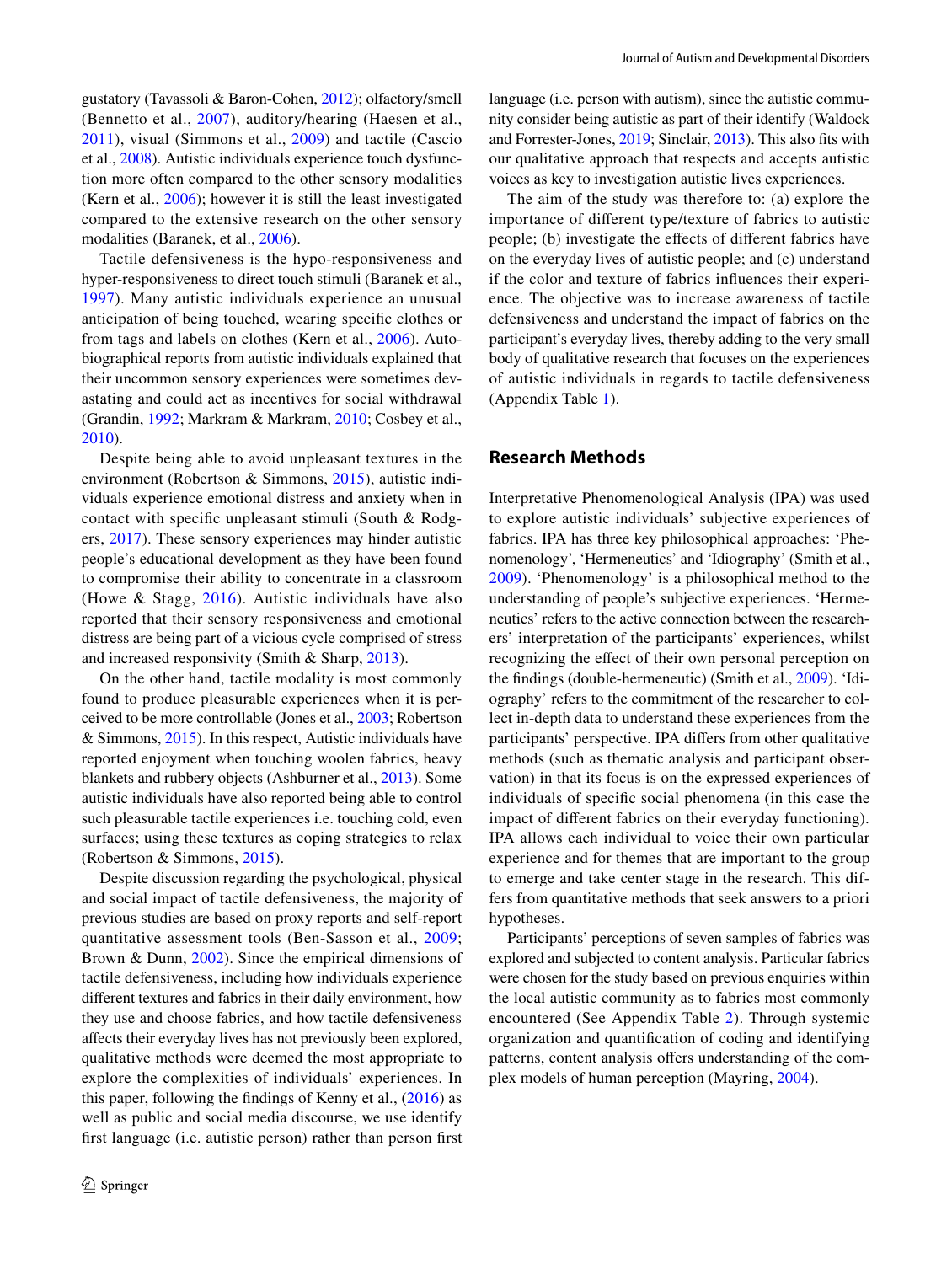#### **Design**

The current study design was explorative, using semistructured, in-depth, one-to-one interviews that allowed responses that linked to the participant's subjective tactile experiences. Participants were provided with seven samples of fabrics (see Appendix Table 2) and were asked to explain the effects that these may have had on their everyday lives. They were also asked to bring their own favorite fabric to the interview and to share their feelings about the fabric. This multi-activity component of the design aimed to provide a better understanding of participants' experience of tactile defensiveness.

#### **Participants and Settings**

Due to the nature of the study, a purposive sampling approach was utilized. Participants were adults (above the age of 18) with a diagnosis of autism. The chosen sample included adults, since approximately 90% of the autistic adult population have been reported as having sensory responsiveness that interfere with their everyday lives (Leekam et al. 2007). University students were included because they were a readily available group.

Ten participants were interviewed (seven females; three males). The ideal number of participants in IPA is six to eight (Smith et al. 2009). Participants were all university students at diferent stages of their education (seven undergraduates; three postgraduates) and were recruited via gatekeepers including the university's support services as well as the university's Autism Group on Facebook via on-line advertisements. All participants confrmed their autism diagnosis prior to taking part in the study.

#### **Materials and Measures**

Interview questions (Appendix Table 1) were not extracted from previous studies as there were no studies that have explored this subject area, therefore, the authors followed Smith et al. (2009) guidance on producing interview questions. The seven samples of fabrics used (satin, denim, hession, cotton, polyester, wool and spandex) (See Appendix Table 2) were chosen on the basis of previous qualitative descriptions of fabrics that have shown to afect autistic individuals (Ashburner et al., 2013; Blakemore et al., 2006; Cascio et al., 2016). Participants were also asked to bring their favorite fabric with them to the interview session to allow an exploration of subjectively positively experienced fabrics. The semi-structured open-ended informal interview schedule was designed to provide a calm interface with the participants and to facilitate their individual experiences (Smith et al., 2009). The interviews lasted 25 to 60 min and all participants gave their informed consent for the interview

#### **Procedure**

From the third question onwards, questions (Appendix 2) became more specifc (semi-structured); yet still open-ended (See Appendix Table 1). On question 6 (See Appendix Table 1), participants were asked to touch each of the seven samples of fabrics (See Appendix Table 2) and describe their perceptions and how these might have afected them in their everyday life. The fnal question (See Appendix Table 1) asked participants to present their favorite fabric. They were then asked to explain the reasons behind their choice, and the usefulness/value of the specifc fabric(s) for them. Throughout the interview, the researcher gave the participants regular feedback regarding her own interpretations to check if they were in line with the participant's perceptions (Smith et al., 2009). The researcher debriefed the participants before leaving the interview room.

#### **Ethical Approval**

The current study received a favorable ethical opinion from the University of Kent Tizard Ethics Committee, (Reference: 29,032,017). Informed consent in writing was obtained from all participants included in the study.

Potential participants were provided with an information sheet and consent form. The frst researcher conducted the interviews and used a designated room at the University for the Interviews to take place. A £5 voucher was ofered to all participants as a token of appreciation for their time. Consent was re-established prior to the start of the interview and the interview started by asking two open-ended questions to encourage the participants to talk in depth about their experiences (Smith et al., 2009). Participants were informed that they had the right to refuse to touch the fabrics, therefore if participants did not wish to touch the fabric(s) the researcher would advise them to respond as regards to their past experience with the specifc fabric(s). No participants withdrew from the study and no distress was documented or reported to the researcher during, or after the interview.

Pseudonyms were used in the analysis of the data to protect the participants' identities and data were treated in accordance to GDPR regulation.

#### **Analysis**

#### **Interpretative Phenomenological Analysis (IPA)**

Once all of the audio-recorded interviews were transcribed, an idiographic approach was taken whereby, the frst author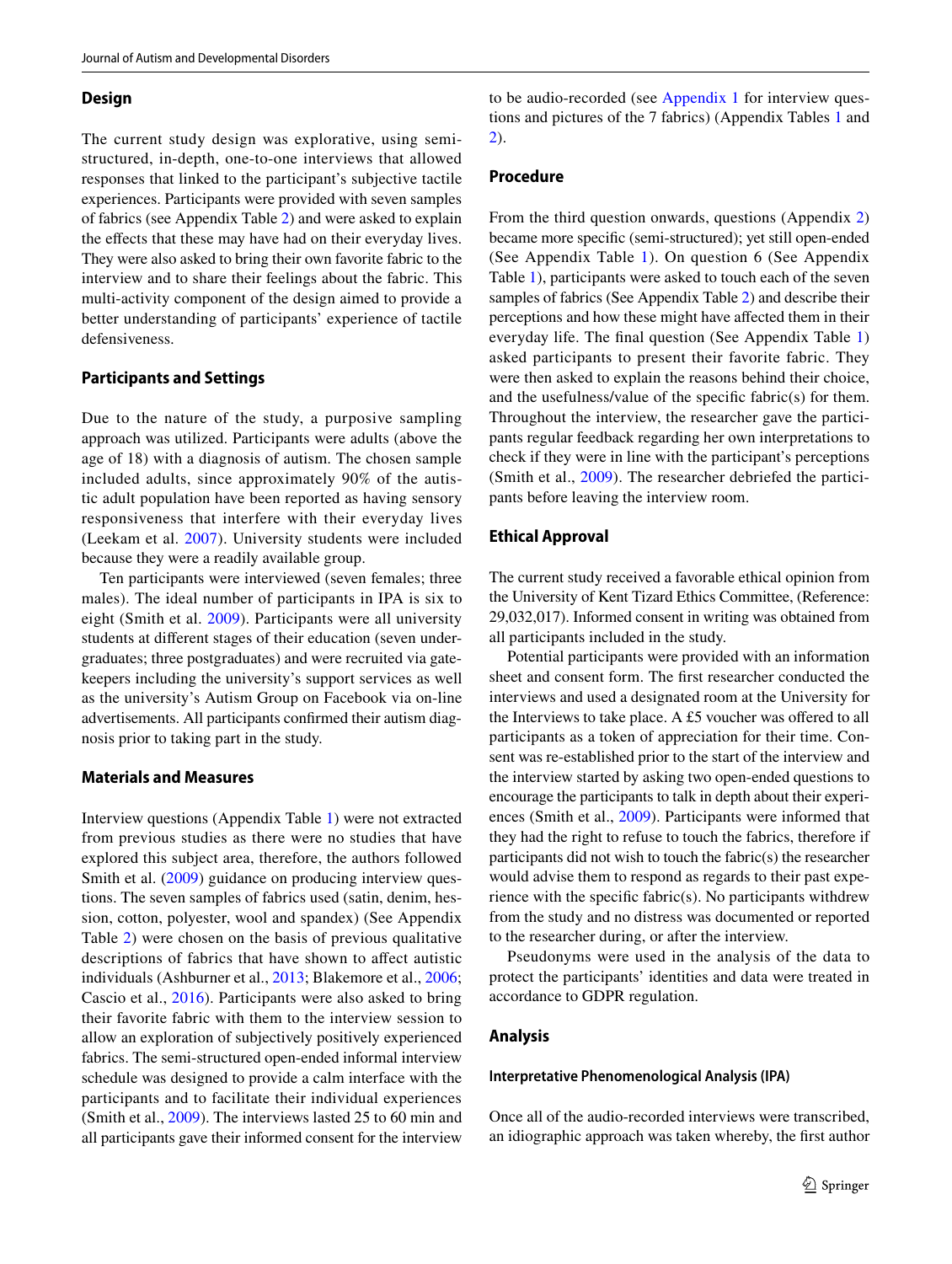read and re-read the transcripts to allow an active hermeneutic engagement with the data (Smith et al., 2009). Next, the researcher produced a broad set of codes which were compared to the second author's independent codes of the same transcripts. This allowed for coding reliability. Discussions between the two authors let to coding-saturation. Patterns of similarity across the data took place until fnal themes began to emerge, which were then relabeled and reorganized.

#### **Content Analysis**

During the interview, the researcher requested that participants to touch each of the seven fabrics and explain their perceptions of each fabric, the effect each would have if they should encounter them in their everyday lives, and their fabric preferences. Content Analysis was then used to analyze the participant's interpretations and experiences of the seven samples of fabrics. The subjective qualitative data obtained was coded and quantifed into categories of liked/disliked and reasons (See Appendix Table 3).

#### **Reliability**

The research team recognize the importance of evaluating qualitative research according to the criteria suitable for it. Therefore Guba's (1981) four criteria of trustworthiness (Credibility-internal validity, Transferability-generalizability, Dependability-reliability and Confrmability-objectivity) were used to measure reliability in the current study.

Credibility was achieved as the questions, setting and analysis were all completed in the same way for all participants. Credibility and triangulation was strengthened through the use of one-to-one interviews, the displayed fabrics and by asking participants to bring their favorite fabric. Transferability and dependability are the hardest and most debatable aspects of qualitative research because the relationship between the researcher and the participants (Appen $d$ ix 3) tends to be unique and thus, difficult to replicate (Gomm et al., 2000). Dependability/Reliability was ensured through the use of mini-audits, and inter-reliability of the codes and themes with the study's second author (Smith et al., 2009). All scripts were reviewed by two of the authors and there was agreement on all themes and codes. Mitigation against any disagreements was reached, via the used of the principles of saturation. Confrmability was increased through the transparent details provided in the current study.

## **Results**

#### **Findings**

The themes presented below are (Appendix 4)supplemented by substantive anonymous quotes selected as the most descriptive, and the ones that expressed and represented the purpose of the themes. After conducting the IPA analytic steps proposed by Smith et al. (2009), there were three dominant themes that were extracted from the data: Awareness of the Fabrics, Body Sensations, and Coping Strategies. An illustration of the themes and subthemes can be seen in Fig. 1 below. The Awareness of the Fabrics theme, had four sub-themes: Visible vs Invisible fabrics, Feeling of the Clothes, Labels, Tags and Seams and Associations. The Body Sensations theme had three sub-themes: Time-Dependent, Parts of the body, and Skin Sensations. Lastly, the Coping Strategies theme consisted of three sub-themes: Avoidance, Escape, and To feel nice. Side effects of what the participants were experiencing were incorporated into all of the above themes, since these were interlinked (Appendix Fig. 1).

#### **Theme 1: Awareness of the Fabrics**

This theme was related to fabrics which exist within the everyday living environments of participants, including, clothes as exemplifed by Participant 8 (p.1, 20):

"I am constantly aware to a large extent on what I am wearing".

Participants stressed the importance of both fabrics in their surroundings and the ones they were in physical contact with, since such encounters afect their wellbeing. This theme therefore encompassed four sub-themes: Visible vs Invisible fabrics; Restrictiveness; Labels, Tags, and Seams; Associations.

#### **Visible vs Invisible Fabrics**

This sub-theme related to fabrics and textures that were in the participants' everyday lives and surroundings, which could either be seen, or which were attention-grabbing for them. Participants mentioned being concerned about irritating furnishings used in public spaces.

"I guess sometimes the library. Like the chairs are kind of itchy" (Participant 1).

"Schools should not use that horrible carpet" (Participant 2).

"I went on the bus earlier and it was actually quite itchy" (Participant 6).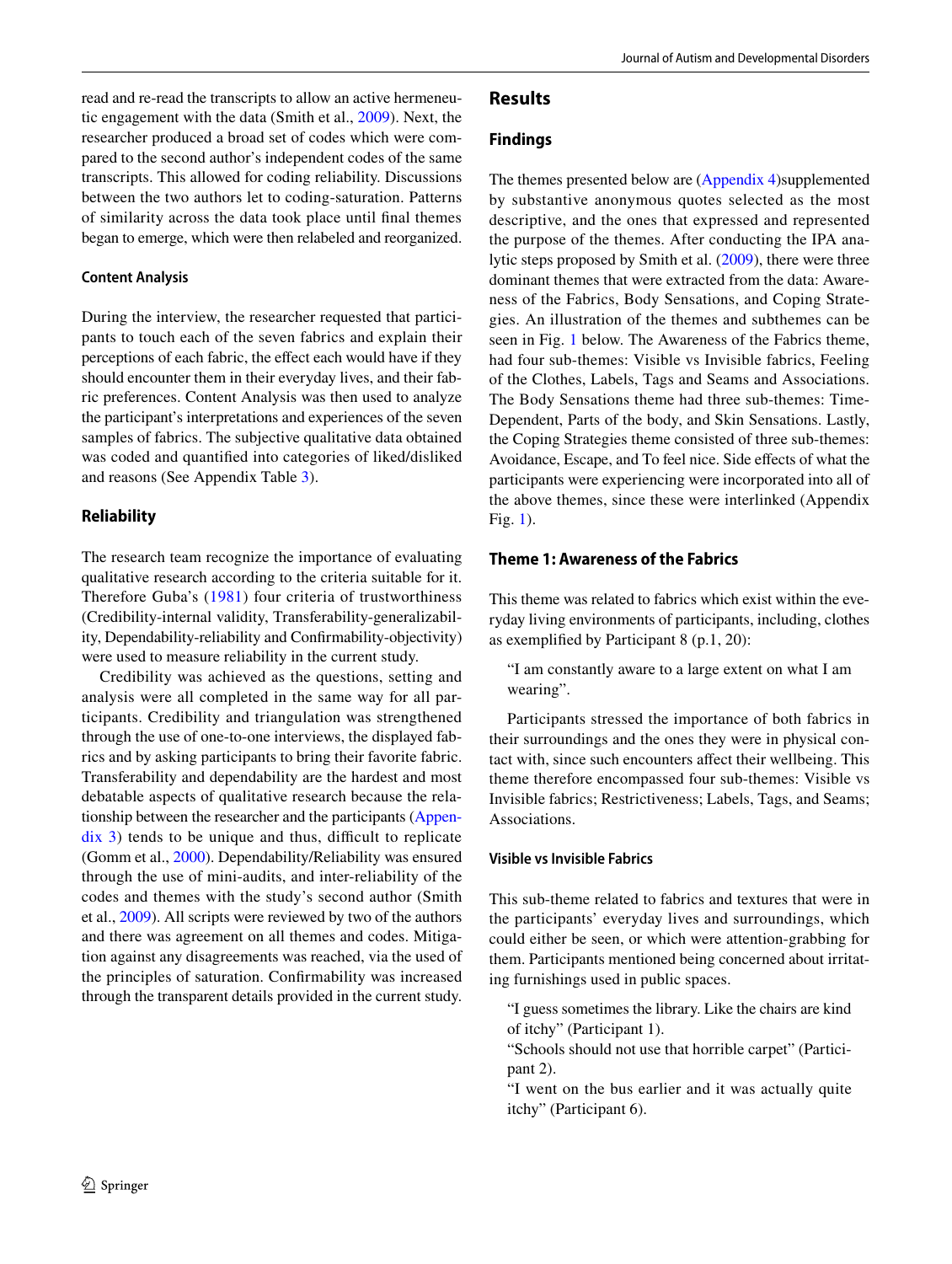Some expressed aversion towards noisy fabrics and textures, even if they were not visibly discomforting.

*"*you could hear the motion. I don't like the sound of anything going over this material because it makes my head feel a little weird" (Participant 7).

"…when you rub it you can hear that noise which annoys me…" (Participant 2).

Other participants expressed negative side efects of their encounters with unwanted fabrics in the environment.

"I am always aware of everything, but I don't want to feel that uncomfortable" (Participant 8).

"So I have to make sure I don't touch the seats because when I get agitated can take over" (Participant 6).

On an optimistic note, positive feelings were expressed when they encountered positive textures in their environment.

"It's really fascinating when you find something soft…" (Participant 1).

"So there are a lot of textures in the environment that could also help to decrease stress. Sometimes walking on grass in bare feet can be nice" (Participant 6).

#### **Feeling of the Clothes**

This sub-theme related to how participants felt being *inside* their clothes. Whilst wearing the right clothes in terms of how they felt was expressed as an important factor in their everyday lives. All of the participants reported that not being aware of the fabric was often an indication of their preference or feeling comfortable.

"So it's good when you feel that something is not there because it means it's comfortable, you know" (Participant 5).

"It's really soft and I can't really feel it because it makes me feel like I am naked" (Participant 7).

Most of the participants expressed that they preferred flexible clothes (or clothes that they could easily move around in) instead of restrictive and tight ones, having been experienced as uncomfortable in the past.

"…the tightness of it can be overwhelming" (Participant 10).

"I am kind of fuzzy you know when they've (socks) got that hem on the top because it feels a little sufocating" (Participant 3).

"I like cotton because they let you like, breathe and things" (Participant 8).

A high number of participants reported some of the side efects of having bad experiences with certain fabrics. These were mostly feelings of stress, distraction, and confusion.

"I'd gradually get more and more agitated and the more agitated I get, the more stressed I get and the more I move the less clearly you think because it goes round and round in circles." (Participant 2).

"you can't concentrate. You lose focus." (Participant 6).

Participants also expressed their preference towards soft clothing, and how nice these made them feel.

"The softer the better usually. My go-to." (Participant 9).

"…there is nothing that could irritate me because it's so soft." (Participant 6).

Regarding the color of the fabrics, the majority preferred muted colors, instead of patterned fabrics.

"…generally I choose quite plain colors" (Participant 10).

"…I do prefer things that are a bit more muted and not so obvious…" (Participant 2).

Many participants stated that being comfortable was much more important than the appearance of the fabric.

"I care more about the quality of the clothes I am wearing, and if they look nice that's a plus." (Participant 4). "For me it's more about how it feels than how it looks." (Participant 6).

#### **Labels, Tags, and Seams**

The participants of the study disclosed their unique sensory awareness. The current sub-theme was related to the fact that the majority of participants reported their dissatisfaction towards the presence of, and contact with labels, tags and seams on their clothes.

"…it's usually labels that afect me the most" (Participant 10).

"The labels are just there to make you feel bad" (Participant 1).

Some participants commented that the location of the labels, tags and seams placed within clothes, had made them feel uncomfortable.

"also if the labels are in curtain places" (Participant 2). "Seams and labels, I find them quite difficult especially around my neck." (Participant 6).

Others stressed the importance of the material that the labels, tags and seams were made out of.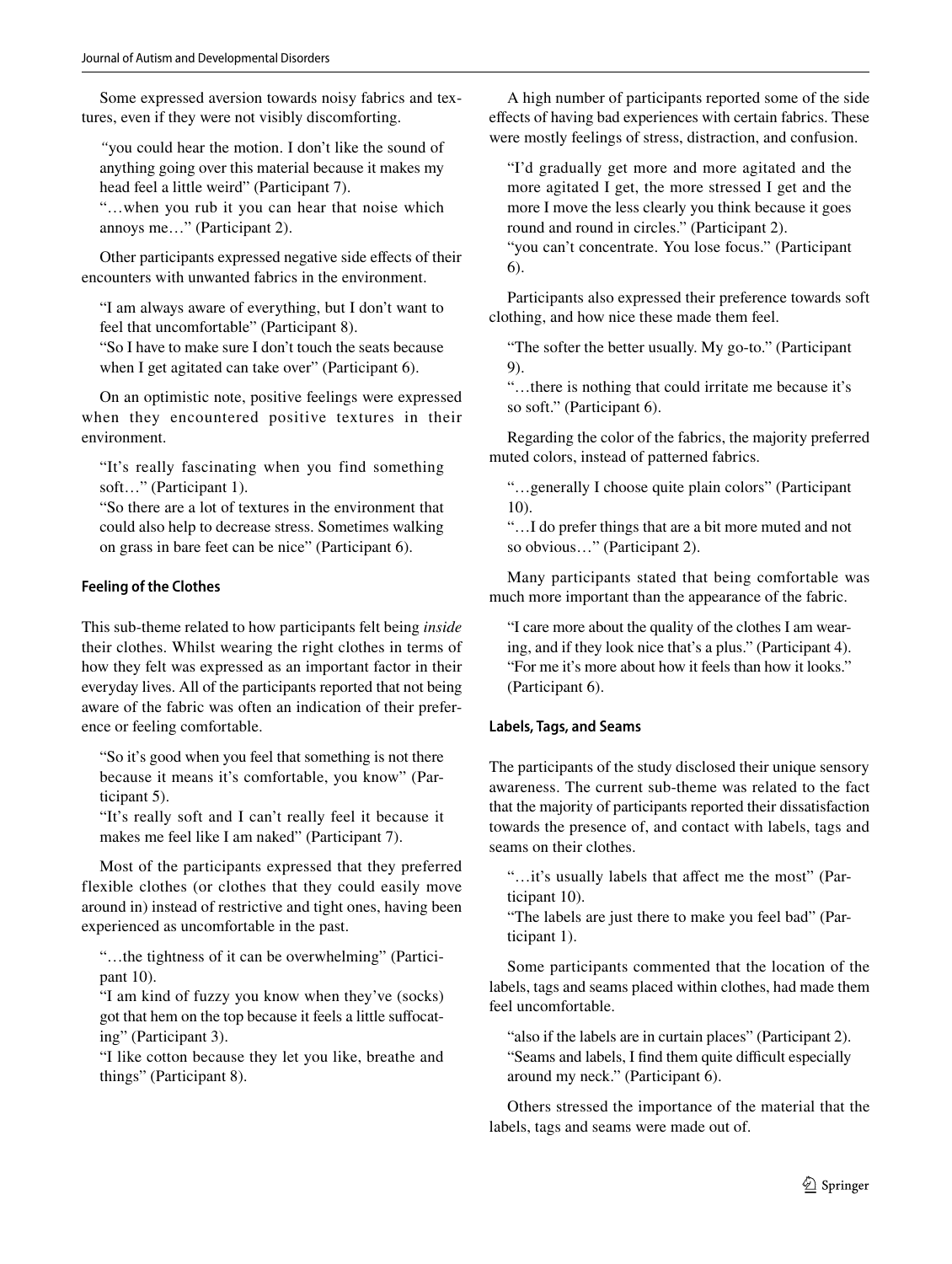"…if it's got that stitching with glitter frame on it and also something woolen but almost have some glitterfex in it, that's quite abrasive" (Participant 2).

"it makes sense if this is polyester, because I have to cut all the tags out of my clothes because I hate the feeling of it…" (Participant 7).

Participants also reported that the pre-existing negative efects of the tags and labels became worse once they had tried to remove them from their clothes.

"if I cut them out it actually makes it worst" (Participant 8).

"…if you haven't cut it out completely and the tiny bit that you left out will irritate you all day" (Participant 1).

#### **Associations**

This sub-theme presented how the effect (s) and understanding of certain fabrics were altered through associations with those fabrics through everyday living experiences as exemplifed below. For example,

"that kind of rough material a bit between felt and sandpaper and it's just...yeah...I can't say I like it" (Participant 10).

"...it's usually for sports stuff and it's like it's preparing you to do sports. It makes you feel proactive because it is designed to make you do active stuff like that." (Participant 5).

Participants reported the effects of their childhood memories on their perception of certain fabrics.

"I have certain fabrics that have certain memories attached, like carpets at school which some of them were really uncomfortable" (Participant 2).

"This would make me little bit nostalgic in a way. Like childhood memories and it would make me feel safe because of that nostalgia." (Participant 5).

"…when I had a bad day at school I would go to my room and pace and touch the wallpaper and that was because it was embossed, and it felt quite nice and therapeutic. Some fabrics that have slight emboss are quite nice…" (Participant 6).

#### **Theme 2: Body Sensations**

The current predominant theme related to the magnitude of the physical body sensations that afected participants in their everyday lives. This theme entailed three sub-themes: Time-dependent; Parts of the body; Skin Sensations.

#### **Time‑dependent**

Two participants stated that their level of coping with their tactile defensiveness was not predictable, since these were constantly changing as regards to the efect they would have on participants, as shown below:

"I feel that this is something that always keeps changing because some days I can handle like normal clothes, but then other days I just can't fnd any clothes to wear." (Participant 1).

"I suppose it's a case of how I feel in the day and like, sometimes, I can cope with certain fabrics but other times it can be overwhelming." (Participant 10).

The majority of participants reported that their tactile defensiveness was diferently experienced when they were younger.

"… as I have become older, I am perhaps less sensitive." (Participant 3).

"…probably it gets easier as you get older…" (Participant 7).

#### **Parts of the body**

Certain body parts were reported to be more sensitive and had more prominent and significant effects on the participants; most participants reported being more sensitive on the top half of their bodies instead of their bottom extremities.

"My shoulders, arms and sometimes my back are really sensitive but my legs I don't have issues with that." (Participant 6).

"I always hated things around my neck" (Participant 8).

Some participants also provided insightful explanations of the reasons why some parts of their bodies were more sensitive than others.

"there is a diference between touching something with your hands that you can easily get away from and wearing it all over your body because it's like everything is more sensitive. But then again you get used to the stimuli in your hands but if there is a seam on your leg you are going to really feel something that you don't usually feel." (Participant 1).

"Especially near the neck, it's quite sensitive because you obviously have just skin and bone and sensory dendrites there (laughs)." (Participant 2).

#### **Skin Sensations**

Participants expressed some of their most distressing and vivid experiences regarding fabrics. The present sub-theme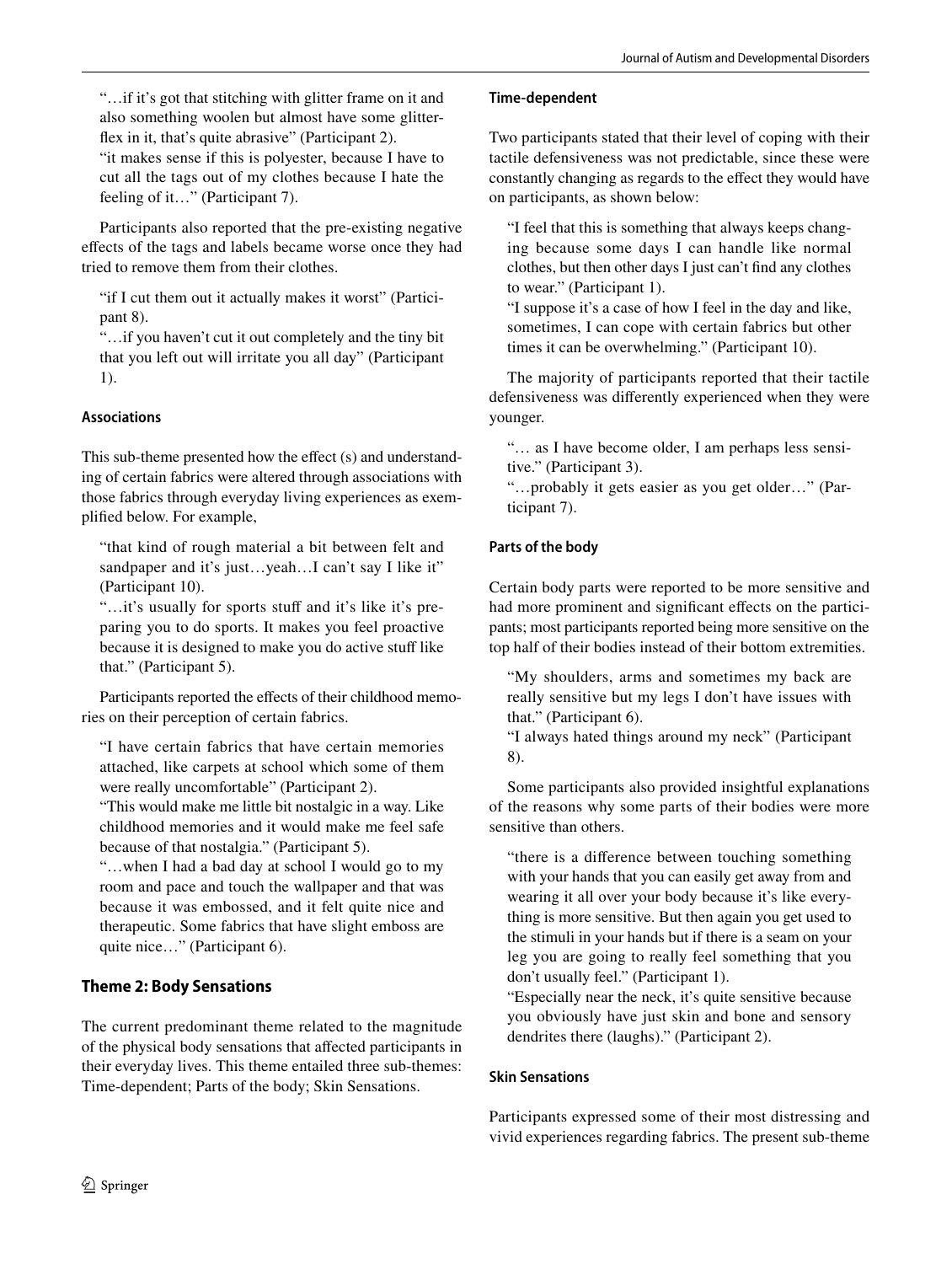encapsulated the magnitude, importance and impact that these unique tactile sensations had on the participants. For example, participants reported feeling needles and bugs on their skin when being in contact with an abrasive texture:

"I think the only way to describe it is shivers down my spine or like ants or stuff..." (Participant 9).

"All the little things that build up makes you a little paranoid that there is a bug on my skin or something." (Participant 1).

"it is a bad experience when you feel like there are lots of little needles picking into you…" (Participant 2).

Participants also reported that they could feel tactile sensations even when they were not physically in contact with the specific texture(s) or fabric(s).

"…you can feel it even if your skin doesn't touch the chair, you can feel it through your clothes…" (Participant 4).

"I've been at a party once that someone was wearing a velvet jacket and I couldn't be in the same room as them." (Participant 7).

"I am feeling uncomfortable and I am not even touching it yet…" (Participant 8).

Participants disclosed the side-efects of these negative tactile sensations; which encompassed some forms of selfinjurious behaviors.

"…and then it makes you want to itch it and obviously it injures yourself because you want to keep scrubbing it and it's quite hard." (Participant 2).

"It can be itchy, and I start to scratch and sometimes I can cut myself and then you lose all focus and you can't concentrate on what I am doing." (Participant 6).

Others expressed feelings of distress and uncomfortableness when they were encountered with unwanted fabrics or textures.

"I get a little bit distressed only because it's uncomfortable and it doesn't make sense." (Participant 5). "my hands will physically sting, and it will make me

highly anxious" (Participant 7).

#### **Theme 3: Coping Strategies**

The fnal theme concerned coping strategies reported by all of the participants, and how the development of these was pivotal for their everyday lives, since these strategies enabled them to eliminate to some extent their negative tactilerelated-symptoms, and encourage positive ones. The current dominant theme certain three sub-themes: Avoidance; Escape; To Feel Nice.

One participant gave a unique and clear perspective on how she/he perceived tactile defensiveness:

"If everything was cottony and bland and boring, I wouldn't know what I don't like and what I prefer. So, it's almost having that balance of having that experience of fabrics and knowing 'okay, well this is what I do and don't like'…" (Participant 2).

#### **Avoidance**

This sub-theme related to how all participants expressed their strategies towards unwanted stimulation to prevent negative physical and psychological symptoms of tactile defensiveness. Some used strategies through their choices of fabrics and textures.

"…it's easier when you are an adult because you can choose your own clothes" (Participant 10).

"I kind of have to pick my clothes quite wisely and even like furniture and stuf…Regarding my house, I chose it, so I already made sure that none of the furniture was made out of anything I didn't like." (Participant 7).

Participants discussed that they frequently used strategies when choosing their clothes, like for example touching and feeling the clothes frst before buying them.

"I will spend a lot of shopping time touching materials until I fnd one that I like…" (Participant 9).

"… I've been known to rub the potential clothes that I will buy across my arm and particularly my arm and my neck which I am particularly more sensitive." (Participant 6).

Some participants stated that they would avoid sitting on a furniture that was made from potential bad fabric(s).

"I can just avoid sitting or touching any other public fabric." (Participant 1).

"…the other thing that afects me is where you choose to sit" (Participant 2).

The majority of the participants reported wearing something underneath their clothes in order to avoid getting touched by unwanted stimuli:

"…insisting on myself always wearing a t-shirt under a shirt because otherwise it is uncomfortable." (Participant 4).

"I always wear long sleeves to cover all the parts of my body and therefore my clothing's kind of gets in the way of any other public fabric." (Participant 1).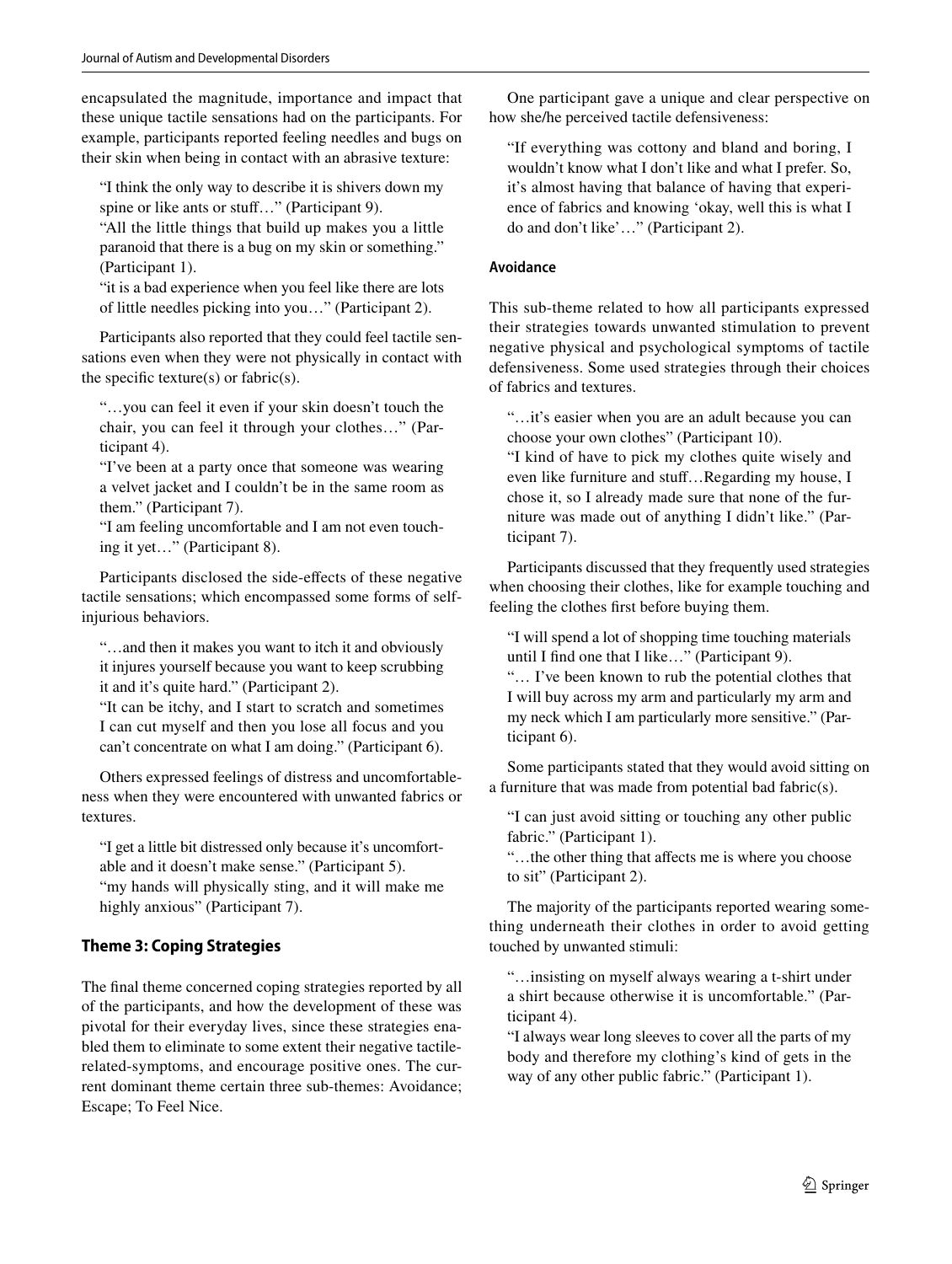In addition, a small number of participants reported using softener when washing their clothes in order to make them less abrasive:

"I use softener for my clothes a lot. So, I suppose it takes away that kind of feel from it." (Participant 10). "I wear jeans a lot, but I use fabric softener to make them a bit less rigid… Like if it's not soft I'll try making it soft and if I can't make it soft then I don't like it (laughs)." (Participant 9).

#### **Escape**

This sub-theme related to how the majority of participants reported using escape strategies in order to avoid pre-existing unwanted tactile stimulations.

"I just prefer to stop wearing clothes for a while or just stay in bed" (Participant 1).

"it's just trying to remove myself from the fabric if possible" (Participant 10).

Other participants reported fnding instantaneous ways to make themselves comfortable in an uncomfortable situation:

"…like that school carpet I had to make myself comfortable to be sure that nothings is going to stick into you if you got a pair of shorts…" (Participant 2). "You would constantly be irritated and thinking of ways to adjust it and it wouldn't make any sense." (Participant 5).

The majority of the autistic participants stated that distraction was one of the most efective strategies to escape an unpredictably negative tactile stimulation:

"I cope with it when I put my mind into other things and distract myself. That's the best way." (Participant 6).

"I just think of something else and after a couple of minutes it's okay." (Participant 7).

#### **To Feel Nice**

Although negative experiences were more common throughout the data, the current sub-theme related to the strategies that participants were using in their daily lives in order to encourage positive tactile stimulations. In particular, some participants preferred comfortable clothes:

"It's just a scarf but it could be quite comforting to wear so yeah, as I am walking around and then I stroke the material could be quite comforting and I generally like stuff like that." (Participant 10).

"I really like wearing stuff that make me feel comfortable." (Participant 5).

Participants reported being more able to cope with stress while having contact with the fabrics that they liked:

"I use the fabrics that I can cope with and that includes nature's own fabrics and textures and I tend to use them a lot to calm down." (Participant 6). "a fabric can be comforting and say, with anxiety that can help a lot you know, just to calm you down and stuff" (Participant 10).

Some participants stated feeling secure and more relaxed when they were in contact with a good fabric (Appendix Table 3).

"You can rely on the fabric that it's something that makes you feel, um…it is a strong word to say but, it makes you feel safe and at ease." (Participant 5). "… you feel more secure that you have something fluffier and softer" (Participant 9).

#### **Participants Experiences of Particular Fabrics**

Participant's recorded and transcribed narratives about the sampled fabrics were subjected to content analysis with data coded, categorized and presented in Appendix Table 3. The data revealed that participants preferred satin, denim and cotton, mostly due to the softness of these fabrics. Satin was particularly favored by  $70\%$  (n = 7) of participants. The majority of participants disliked hession, polyester, wool, and spandex, due to the abrasiveness of these fabrics which made them uncomfortable to wear, while hession and spandex were equally (90%;  $n=9$ ) selected as the worst fabrics out of the 7 samples.

#### **Discussion and Conclusion**

The study examined a group of autistic adults' experiences of living with tactile defensiveness and how this has impacted their everyday lives. These results were not made as an attempt to be generalized, since the study was exploratory, and could be used as a foundation for future research. IPA allowed the voices of people experiencing tactile defensiveness to be heard and for a deeper understanding to be presented. To our knowledge, this is the frst study of its kind to do this.

IPA analysis showed that participants were very aware of fabrics and textures in their environments, and the clothes on their bodies impacted on their day to day functioning. Their familiarity with what they perceived as good and bad textures/fabrics enabled them to develop coping strategies to avoid and escape stressful experiences. Content analysis of the data revealed that participants preferred interacting with satin, denim and cotton, mostly favoring satin due its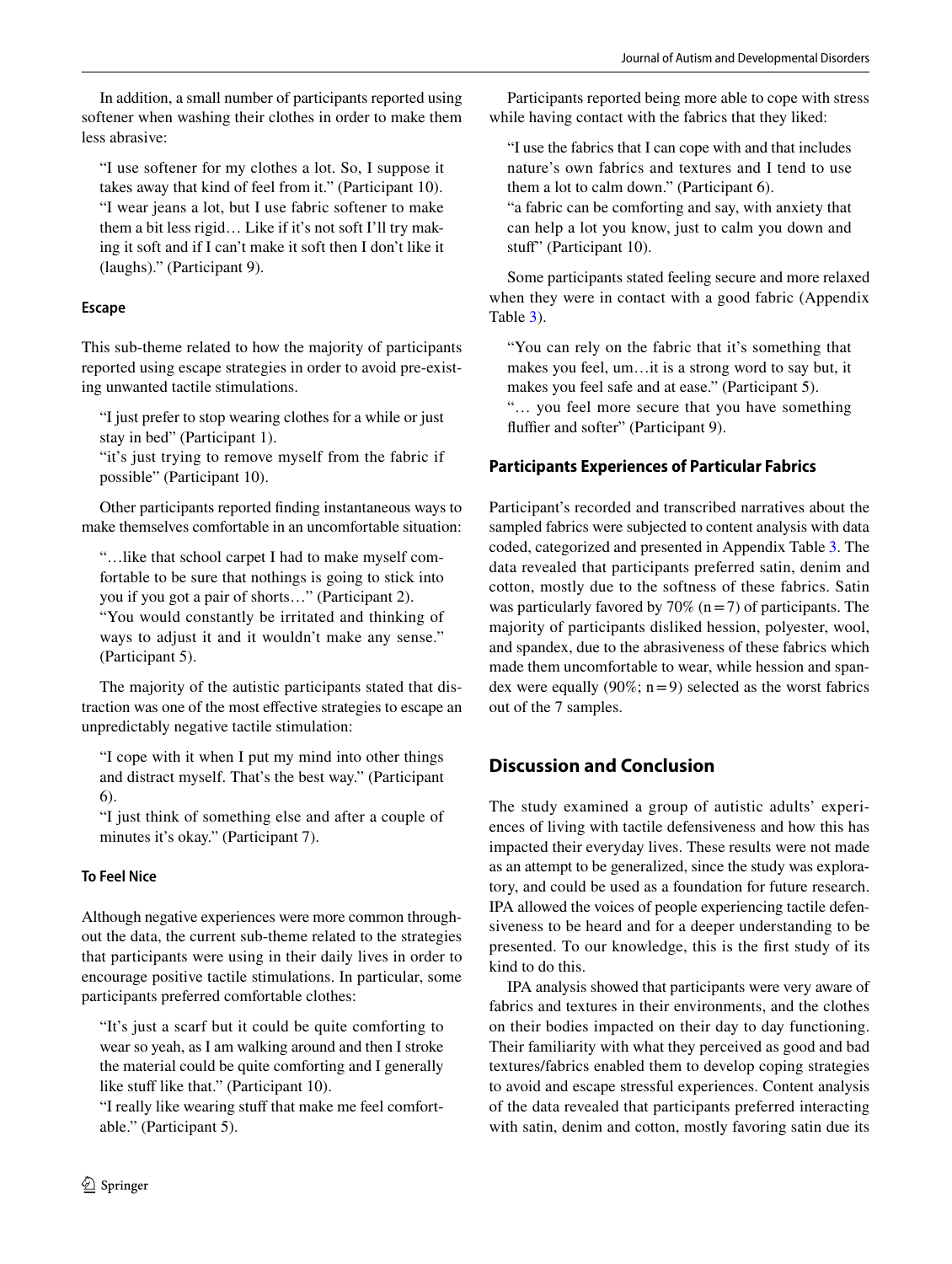softness, comfortableness and light-touch feel. The fabrics that were reported to be the most difficult to cope with were: hession, polyester, wool, and spandex, especially, hession and spandex, due to their abrasiveness, and itchiness. It should be noted that just as each autistic individual has their own repertoire of symptoms, so each individuals in this study experienced fabrics in diferent ways. This means that our fndings cannot necessarily be generalized to the whole autistic population. Nevertheless, overall, the data answered the three initial research questions, since (1) participants expressed how important fabrics and textures were to them; (2) they explained the efects that these had on their everyday lives; and (3) they reported the effects that the colors of the fabrics had on their perceptions.

#### **Awareness of Fabrics**

All participants reported being aware (hyper-responsiveness) of the fabrics/textures in their surroundings, as well as the clothes that were physically touching their bodies. These sensations were expressed through feelings of irritation, discomfort or distraction/confusion towards restrictive, itchy and uncomfortable fabrics. Similar to previous studies (Grandin, 1992; Baranek et al., 1997; Jones et al., 2003) our fndings suggest that autistic individuals are conscious of their surroundings due to hyper-responsiveness.

We also found contact with uncomfortable textures can cause autistic individuals increased anxiety (Markram & Markram, 2010; South & Rodgers, 2017) and distraction of concentration (Howe & Stagg, 2016). Similarly, some participants reported that particular fabrics used in schools have interfered with their learning and development, leading to negative associations and experiences of school. Indeed, unpleasant environmental textures may act as disincentives to the development of educational (Howe & Stagg, 2016) and social skills (Grandin, 2000; Markram & Markram, 2010).

Participants reported feeling hyper-responsive towards labels, tags and seams, which were perceived as uncomfortable, abrasive and irritating. Coping strategies included cutting-off the labels and tags from their clothes. Yet, the remaining material was still abrasive and impacted their stress levels and concentration. Previous studies supported similar fndings; many autistic individuals avoiding tags on clothes (Kern et al., 2006) and wearing outfts with plastic seams (Ashburner et al., 2013). Whilst abrasiveness and restrictiveness of fabrics/textures have been reported as one of the main causes of irritation for participants, these fabrics are regularly found in public communal areas. Shopping bags made from hession-like fabric were particularly problematic for our sample; the fnding was corroborated by Cascio et al. (2012) and Ashburner et al. (2013) who also found that this fabric was regarded as one of the most aversive textures for autistic individuals.

Conversely, our study sample demonstrated fabric favoritism. For example, muted colored fabrics were more favored compared to bright and pattern-based fabrics; these are more likely to be associated with visual sensory-perceptual irregularity, instead of tactile (Coulter, 2009). Furthermore, participants' preferred soft and comfortable textures, like satin; previous research also reporting that autistic individuals enjoy touching soft and smooth textures (Cascio et al., 2012). Notably, participants' showed sensory-soothing behaviors towards their favorite fabrics and reported being fascinated when they identifed new soft fabric that they felt pleasing. Previous studies have similarly found evidence of autistic individuals constantly sitting and holding soft fabrics and textures (Ashburner et al., 2013; Dunn, 2007; Lane et al., 2011). Importantly, individual preferences have not been disregarded, since Ashburner et al. (2013) established that some autistic individuals enjoy touching woolen fabrics, and others dislike it. In the current study, 60% of participants disliked fabrics made from 100% wool, which might indicate either individual preferences or diferences in the types of wool used amongst research studies.

#### **Body Sensations**

Participants reported feeling a range of physical pain magnitudes towards unwanted textures and fabrics. Participants specifed feeling needles pricking their skin and insects crawling on their bodies. These vivid descriptions may possibly demonstrate a lower pain threshold of autistic individuals compared to the general population (Cascio et al., 2008; Smith & Sharp, 2013). Participants reported hyperresponsiveness to tickle, itch and temperature; similar to previous research (Blakemore et al., 2006; Cascio et al., 2008, 2012). Some also described their worst sensory experiences as being in a vicious cycle that kept escalating their tactile sensory perceptions, and subsequently increased physical and psychological distress that often ended up in severe scratching and self-injury. Smith and Sharp (2013) found almost identical descriptions of their participants' experiences with pain threshold. The qualitative approach in this study allowed the raw tactile feelings of autistic individuals to be heard (Smith et al., 2009).

Moreover, participants reported that their tactile defensiveness has changed since they were children. According to previous studies, autistic individuals do not become physically habituated to unpleasant stimuli, but they instead, produce coping strategies to become more tolerable towards undesirable textures (Ashburner et al., 2013; Smith & Sharp, 2013).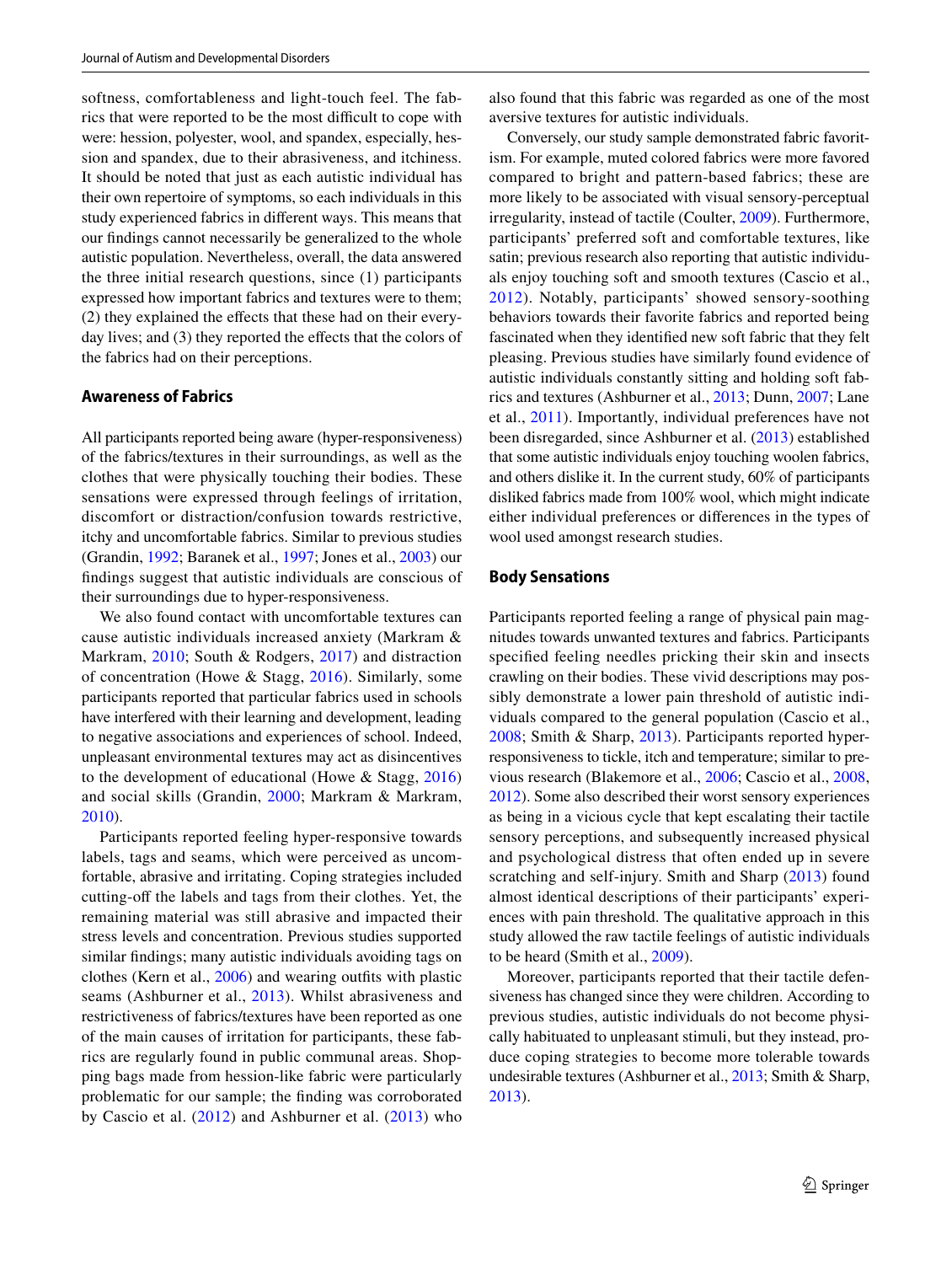#### **Coping Strategies**

Participants' experiences with several stimuli appeared to help them understand how to better control their tactile defensiveness by using coping strategies. Similarly, Robertson and Simmons (2015) reported that their participants valued the knowledge of past negative tactile experiences and utilized coping strategies to gain control and subsequently decreased their anxiety. Participants reported avoiding unpleasant tactile stimulation; likewise, previous reports identifed this as one of the main coping strategies used in this population (Ashburner et al., 2013; Smith & Sharp, 2013).

The participants in our study implemented avoidance strategies to escape overwhelming stimulations like removing all tactile stimulations from their bodies or distracting themselves from entering the vicious cycle. Distraction and avoidance behavior has previously been reported in other studies as coping strategies used by autistic individuals (Howe & Stagg, 2016; Smith & Sharp, 2013). These fndings emphasized the importance of experience to learn strategies that enable autistic individuals to escape unpredictable and overwhelming tactile stimulations.

The tactile hyper-responsiveness commonly experienced by autistic individuals can enhance any textures perceived as pleasurable which can then be used as relaxation strategies (Cascio et al., 2008; Smith & Sharp, 2013). Choosing the right clothes and furniture or stroking/touching a specifc pleasurable fabric were some of the main strategies reported. Repeatedly touching or stroking a specifc fabric is a common strategy for some autistic people to experience soothing sensory experiences (Ashburner et al., 2013; Liss et al., 2006). Having coping strategies decreased stress and increased the subjective wellbeing of autistic individuals (Ashburner et al., 2013; Jones et al., 2003; Smith & Sharp, 2013).

The findings from the current study and previous research, have shown that contact with unpleasant stimulations could negatively impact the physical and psychological wellbeing of autistic individuals (Smith & Sharp, 2013). In contrast, these negative tactile experiences have enabled participants to discriminate what textures and fabrics they like and dislike, hereby allowed the development of more efective coping strategies for both avoidance/escape and the enhancement of pleasurable experiences.

#### **Limitations**

While numerous ways were utilized to increase the reliability and validity of the study, limitations were unavoidable. Due to the exploratory design of the study, the participants' current use of medication and previous experience of interventions related to sensory hyper/hypo sensitivity, were not investigated. These variables should be included in future research. Also, although gender diferences were not under examination, there was an unequal gender balance which could have led to an unrepresentative sample; future research would beneft from an examination of gender diferences. The small sample size of the study does not allow generalization of the fndings. However, in accordance with IPA guidelines, the sample size was ideal for this analysis. Future research could focus on diferent analysis including larger sample sizes. Furthermore, everyday tactile experiences for autistic individuals are not as controlled and predictable as an interview setting, therefore, ecological validity was increased through the qualitative nature of the study.

Recruitment was carried out from one region/university, which could have compromised the generalizability of the results. The use of triangulation (semi-structured interviews; interaction with 7 samples of fabrics; and bringing their own favorite fabric), reduced the magnitude of the current limitation.

#### **Conclusion**

The results of the current small scale study should be regarded as a stepping stone for future qualitative and quantitative research to examine the efects of fabrics on autistic individuals and to inform the autistic community, policymakers, professionals, caregivers and the general community. In particular, we make the following research, practice and policy recommendations:

Research: We recommend a larger quantitative RCT study that uses clinical assessment tools for testing our initial fndings of individual's own experiences of diferent fabrics, as well as the soothing strategies they use.

Practice: we would recommend that environment such as schools, colleges and universities should consider using non-abrasive fabrics for communal furniture placed in study/ work settings including accommodation blocks, libraries, and lecture theatres, in order to prevent distress and reduce non-community participation of autistic individuals.

Policy: policies such as the 'Autism Good Practice Guidance' (Department of Health, 2002) could progress their practices from considering the experiences of autistic individuals, in order to promote autism-friendly environments. It is important for our society to recognize tactile defensiveness in autistic individuals to better understand their behaviors and needs (Kern et al., 2006). By understanding tactile defensiveness, our community will increase autismfriendly approaches through the use of appropriate fabrics that could lead to social inclusion and better adaptation for autistic individuals.

#### **Appendix 1**

See Table 1.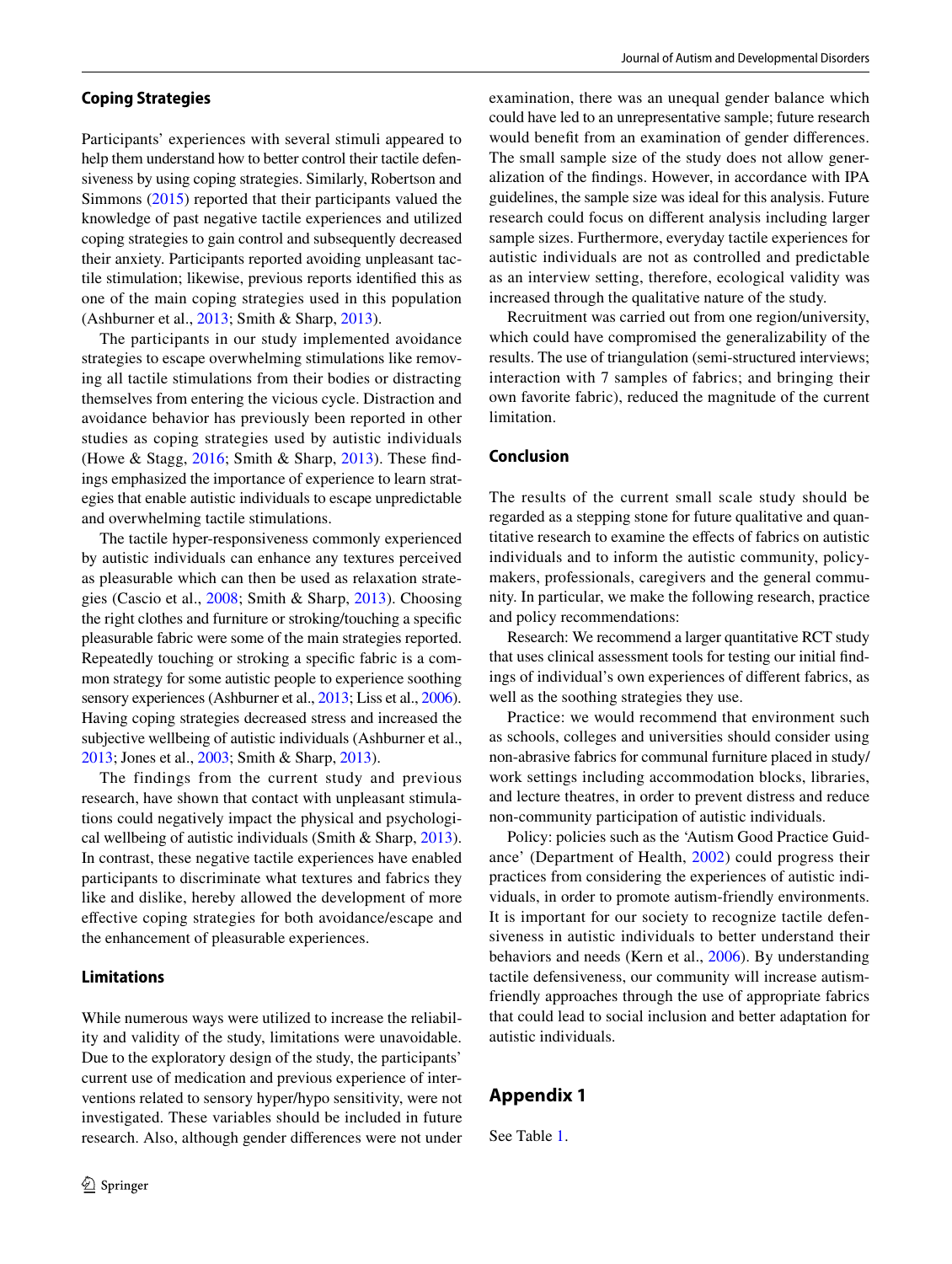#### **Table 1** Interview questions

| N <sub>o</sub> | Interview questions                                                                                                                                         |  |
|----------------|-------------------------------------------------------------------------------------------------------------------------------------------------------------|--|
|                | What does the type/texture of fabric mean to you?<br><i>Prompt:</i> is it important or not important to you?                                                |  |
| 2              | Explain to me how these types/textures of fabrics affect your everyday life?<br><i>Prompt:</i> what areas of your life are affected most?                   |  |
| 3              | Does the color of the fabric influence the effect that certain fabrics have on you?                                                                         |  |
| $\overline{4}$ | What is the right and wrong fabric for you to use?<br><i>Prompt:</i> What is that? Meaning, how does these affect you, if they do?                          |  |
| 5              | Are there any public places that you wished would use different fabric? And why?                                                                            |  |
| 6              | *Giving Samples of Fabrics* Explain your feelings and thoughts as you touch<br>each of the fabrics and explain how these might affect your everyday life    |  |
|                | *Show their favorite fabric* Finally, please explain to me why you chose this<br>fabric as your favorite one. How does this fabric affect or influence you? |  |

The \*indicated that participants interacted with either the sampled fabrics or their own favorite one(s)

#### **Appendix 2**

See Table 2.

**Table 2** Seven Samples of Fabrics

| Fabrics        | Satin | Denim | Hession | Cotton | Polyester | Wool | Spandex |
|----------------|-------|-------|---------|--------|-----------|------|---------|
| <b>Samples</b> |       |       |         |        |           |      |         |

The table shows the seven samples of fabrics that participants were asked to touch (if they wanted) and then explained how the encounter with these specifc fabrics might have afected them

#### **Appendix 3**

See Table 3.

#### **Table 3** Content analysis

| Fabrics   | Percentage<br>(numbers) | Liked/disliked  | Reasons                             | <b>Ouotes</b>                                                                                        |
|-----------|-------------------------|-----------------|-------------------------------------|------------------------------------------------------------------------------------------------------|
| Satin     | $70\%$ (7)              | Liked           | Soft, Comfortable, Light            | Participant 6: "quite smooth and not irritating at all"                                              |
| Denim     | $60\%$ (6)              | Liked           | Soft, Light, Practical              | Participant 9: "Denim is not too bad, I wear denim a lot"                                            |
| Hession   | $90\%$ (9)              | Disliked        | Rough, Abrasive, Itchy              | Participant 5: "I wouldn't wear it in a million years!"                                              |
| Cotton    | $60\%$ (6)              | Liked           | Soft, Neutral, Comfortable          | Participant 2: "cotton is normally quite neutral, and I like that"                                   |
| Polyester | $70\%$ (7)              | <b>Disliked</b> | Abrasive, Odd, Uncomfortable        | Participant 3: "It's quite hard, and it feels very manufactured,<br>and it doesn't feel comfortable" |
| Wool      | $60\%$ (6)              | <b>Disliked</b> | Abrasive, Itchy, Uncomfortable      | Participant 10: "this is awful"                                                                      |
| Spandex   | $90\%$ (9)              | Disliked        | Restrictive, Uncomfortable, Rubbery | Participant 8: "I don't want to feel that uncomfortable"                                             |

The table illustrates the utilization of Content Analysis that was completed to explore, code and categorize the subjective experiences and interpretations that participants had for each of the seven samples of fabrics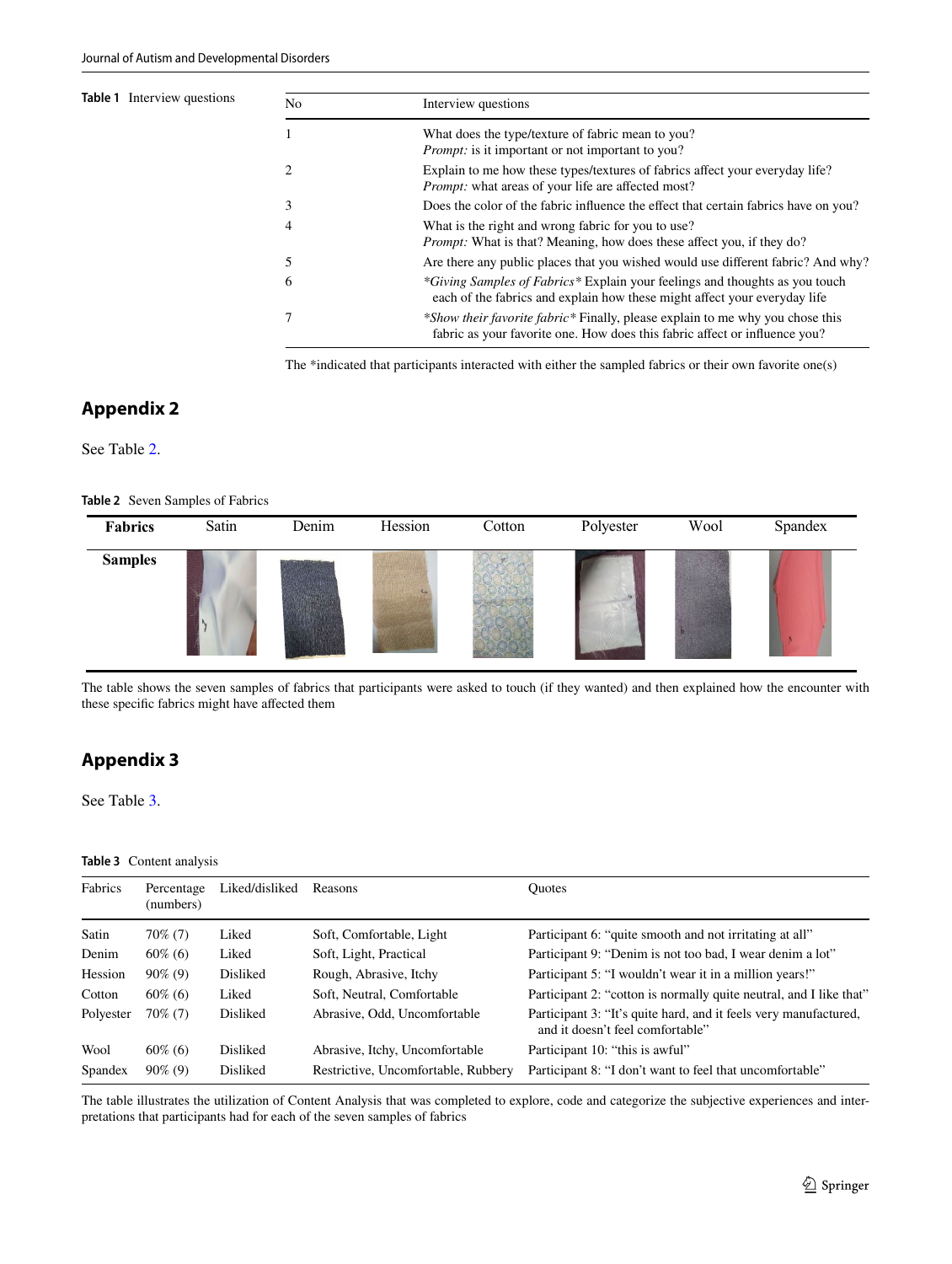#### **Appendix 4**

See Fig. 1

**Fig. 1** Diagram of Themes and Sub Themes. The above diagram shows the three themes in circles and their sub-themes in the rectangles



*Note:* The above diagram shows the three themes in circles and their sub-themes in the rectangles.

**Supplementary Information** The online version contains supplementary material available at<https://doi.org/10.1007/s10803-021-05140-3>.

**Author Contributions** CK—Key Responsibilities: Formal analysis, resources, data curation, methodology and ethics, writing original draft, visualisation, project administration, reviewing and editing. RFJ—Key Responsibilities: Analysis, conceptualisation, methodology and ethics, validation, investigation, supervision, reviewing and editing. PT—Key Responsibilities: Defnition, methodology and ethics, validation, supervision, reviewing and editing.

#### **Declarations**

**Conflict of interest** We have no conficts of interest to disclose.

**Open Access** This article is licensed under a Creative Commons Attribution 4.0 International License, which permits use, sharing, adaptation, distribution and reproduction in any medium or format, as long as you give appropriate credit to the original author(s) and the source, provide a link to the Creative Commons licence, and indicate if changes were made. The images or other third party material in this article are included in the article's Creative Commons licence, unless indicated otherwise in a credit line to the material. If material is not included in the article's Creative Commons licence and your intended use is not permitted by statutory regulation or exceeds the permitted use, you will need to obtain permission directly from the copyright holder. To view a copy of this licence, visit<http://creativecommons.org/licenses/by/4.0/>.

#### **References**

- American Psychiatric Association. (2013). *Diagnostic and statistical manual of mental disorders* (5th ed.). Washington, DC: American Psychiatric Publishing Inc. [https://doi.org/10.1176/appi.books.](https://doi.org/10.1176/appi.books.9780890425596.744053) [9780890425596.744053](https://doi.org/10.1176/appi.books.9780890425596.744053)
- Ashburner, J., Bennett, L., Rodger, S., & Ziviani, J. (2013). Understanding the sensory experiences of young people with autism spectrum disorder: A preliminary investigation. *Australian Occupational Therapy Journal, 60*(3), 171–180.
- Autism Working Group. (2002). *Autistic Spectrum Disorders: Good Practice Guidance: 01 Guidance on Autistic Spectrum Disorders*. Nottingham:Department for Education and Skills (DfES).
- Baranek, G., David, F., Poe, M., Stone, W., & Watson, L. (2006). Sensory experiences questionnaire: Discriminating sensory features in young children with autism, developmental delays, and typical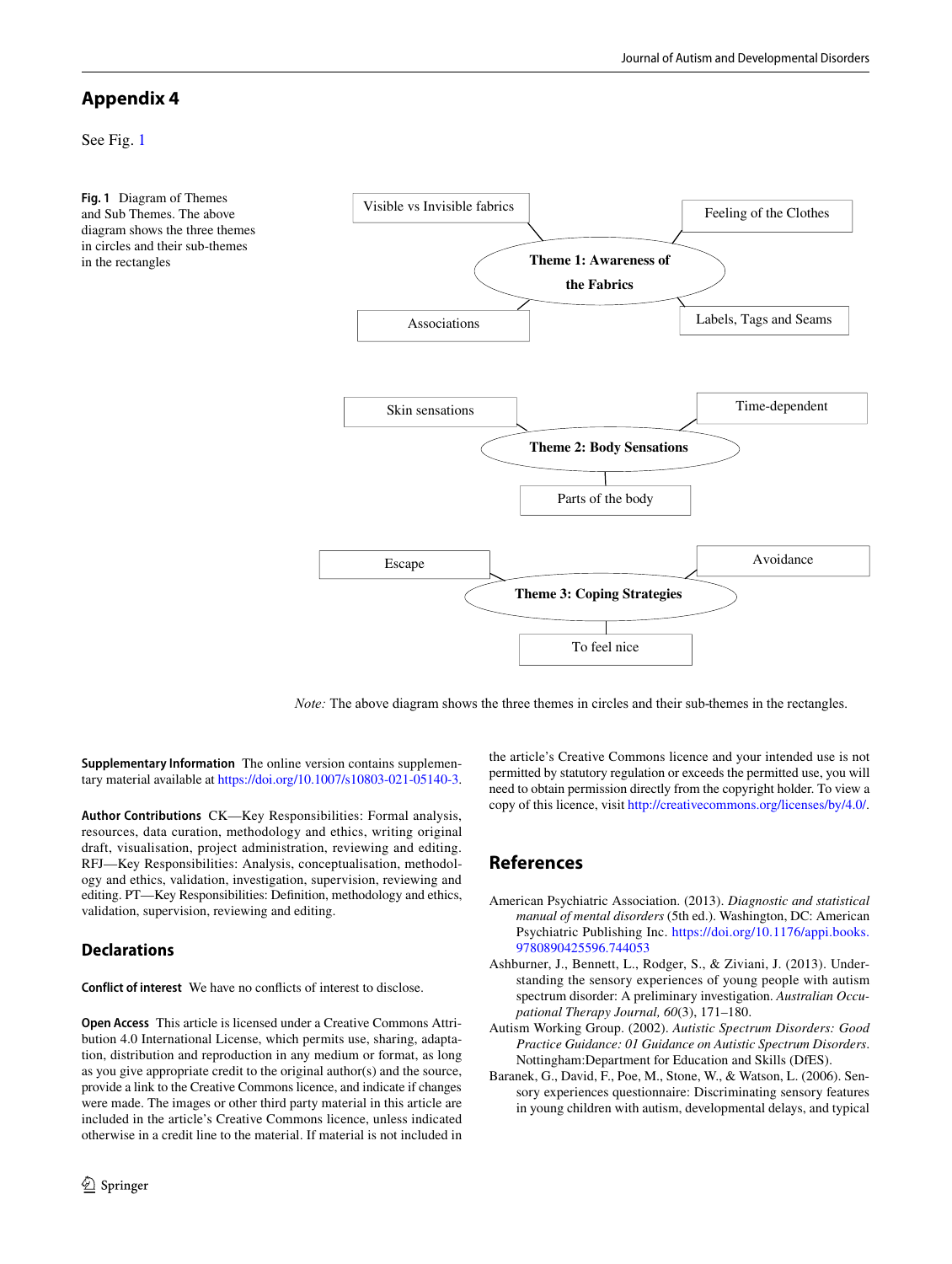development. *Journal of Child Psychology and Psychiatry, 47*(6), 591–601.

- Baranek, G., Foster, L., & Berkson, G. (1997). Tactile defensiveness and stereotyped behaviors. *American Journal of Occupational Therapy, 51*(2), 91–95.
- Bennetto, L., Kuschner, E., & Hyman, S. (2007). Olfaction and taste processing in autism. *Biological Psychiatry, 62*(9), 1015–1021.
- Ben-Sasson, A., Hen, L., Fluss, R., Cermak, S., Engel-Yeger, B., & Gal, E. (2009). A meta-analysis of sensory modulation symptoms in individuals with autism spectrum disorders. *Journal of Autism and Developmental Disorders, 39*(1), 1–11.
- Blakemore, S., Tavassoli, T., Calò, S., Thomas, R., Catmur, C., Frith, U., & Haggard, P. (2006). Tactile sensitivity in Asperger syndrome. *Brain and Cognition, 61*(1), 5–13.
- Brown, C., & Dunn, W. (2002). *Adolescent-adult sensory profle: user's manual*. San Antonio, TX: The Psychological Corporation.
- Butera, C., Ring, P., Sideris, J., Jayashankar, A., Kilroy, E., Harrison, L., & Aziz-Zadeh, L. (2020). Impact of sensory processing on school performance outcomes in high functioning individuals with autism spectrum disorder. *Mind, Brain, and Education, 14*(3), 243–254.
- Cascio, C., Lorenzi, J., & Baranek, G. (2016). Self-reported pleasantness ratings and examiner-coded defensiveness in response to touch in children with ASD: Efects of stimulus material and bodily location. *Journal of Autism and Developmental Disorders, 46*(5), 1528–1537.
- Cascio, C., McGlone, F., Folger, S., Tannan, V., Baranek, G., Pelphrey, K., & Essick, G. (2008). Tactile perception in adults with autism: A multidimensional psychophysical study. *Journal of Autism and Developmental Disorders, 38*(1), 127–137.
- Cascio, C., Moana-Filho, E., Guest, S., Nebel, M., Weisner, J., Baranek, G., & Essick, G. (2012). Perceptual and neural response to affective tactile texture stimulation in adults with autism spectrum disorders. *Autism Research, 5*(4), 231–244.
- Cosbey, J., Johnston, S. S., & Dunn, M. L. (2010). Sensory processing disorders and social participation. *American Journal of Occupational Therapy, 64*(3), 462–473.
- Coulter, R. (2009). Understanding the visual symptoms of individuals with autism spectrum disorder (ASD). *Optometry & Vision Development*, *40*(3), 164–175.
- Crane, L., Goddard, L., & Pring, L. (2009). Sensory processing in adults with autism spectrum disorders. *Journal of Autism, 13*(3), 215–228.
- Damiano-Goodwin, C., Woynaroski, T., Simon, D., Ibañez, L., Murias, M., Kirby, A., & Cascio, C. (2018). Developmental sequelae and neurophysiologic substrates of sensory seeking in infant siblings of children with autism spectrum disorder. *Developmental Cognitive Neuroscience, 29*, 41–53.
- Dunn, W. (2007). Supporting children to participate successfully in everyday life by using sensory processing knowledge. *Infants & Young Children, 20*(2), 84–101.
- Forrester-Jones, R., & Broadhurst, S. (2007). *Autism and Loss*. Jessica Kingsley.
- Frith, U. (1991). *Autism and Asperger Syndrome*. Cambridge University Press.
- Gomm, R., Hammersley, M., & Foster, P. (2000). *Case study and generalization. Case study method* (pp. 98–115). Available online: <http://www.uk.sagepub.com/booksProdDesc.nav?prodId>
- Grandin, T. (1992). An inside view of autism. *High-functioning individuals with autism.* (pp. 105–126). Boston: Springer.
- Grandin, T. (2000). My experiences with visual thinking sensory problems and communication difficulties. Available online: [https://](https://autismtoday.com/my-experiences-with-visual-thinking-sensory-problems-and-communication-difficulties/) [autismtoday.com/my-experiences-with-visual-thinking-sensory](https://autismtoday.com/my-experiences-with-visual-thinking-sensory-problems-and-communication-difficulties/)problems-and-communication-difficulties/
- Green, S., Hernandez, L., Tottenham, N., Krasileva, K., Bookheimer, S., & Dapretto, M. (2015). Neurobiology of sensory

overresponsiveness in youth with autism spectrum disorders. *JAMA Psychiatry, 72*(8), 778–786.

- Guba, E. (1981). Criteria for assessing the trustworthiness of naturalistic inquiries. *ECTJ, 29*(2), 75.
- Haesen, B., Boets, B., & Wagemans, J. (2011). A review of behavioural and electrophysiological studies on auditory processing and speech perception in autism spectrum disorders. *Research in Autism Spectrum Disorders, 5*(2), 701–714.
- Harrison, J., & Hare, D. (2004). Brief report: Assessment of sensory abnormalities in people with autistic spectrum disorders. *Journal of Autism and Developmental Disorders, 34*(6), 727–730.
- Howe, F. E., & Stagg, S. D. (2016). How sensory experiences afect adolescents with an autistic spectrum condition within the classroom. *Journal of Autism and Developmental Disorders, 46*(5), 1656–1668.
- Jones, R., Quigney, C., & Huws, J. (2003). First-hand accounts of sensory perceptual experiences in autism: A qualitative analysis. *Journal of Intellectual & Developmental Disability, 28*(2), 112–121.
- Kanner, L. (1943). Autistic disturbances of afective contact. *Nervous Child, 2*(3), 217–250.
- Kenny, L., Hattersley, C., Molins, B., Buckley, C., Povey, C., & Pellicano, E. (2016). Which terms should be used to describe autism? Perspectives from the UK autism community. *Autism*. [https://doi.](https://doi.org/10.1177/1362361315588200) [org/10.1177/1362361315588200](https://doi.org/10.1177/1362361315588200)
- Kern, J., Trivedi, M., Garver, C., Grannemann, B., Andrews, A., Savla, J., Johnson, D., Mehta, J., & Schroeder, J. (2006). The pattern of sensory processing abnormalities in autism. *Autism, 10*(5), 480–494.
- Kern, J., Trivedi, M., Grannemann, B., Garver, C., Johnson, D., Andrews, A., Savla, J., Mahta, J., & Schroeder, J. (2007). Sensory correlations in autism. *Autism, 11*(2), 123–134.
- Kirby, A., Little, L., Schultz, B., & Baranek, G. (2015). Observational characterization of sensory interests, repetitions, and seeking behaviors. *American Journal of Occupational Therapy*. [https://](https://doi.org/10.5014/ajot.2015.015081) [doi.org/10.5014/ajot.2015.015081](https://doi.org/10.5014/ajot.2015.015081)
- Lane, A., Dennis, S., & Geraghty, M. (2011). Brief report: further evidence of sensory subtypes in autism. *Journal of Autism and Developmental Disorders, 41*(6), 826–831.
- Lane, A., Young, R., Baker, A., & Angley, M. (2010). Sensory processing subtypes in autism: Association with adaptive behavior. *Journal of Autism and Developmental Disorders, 40*(1), 112–122.
- Leekam, S., Nieto, C., Libby, S., Wing, L., & Gould, J. (2007). Describing the sensory abnormalities of children and adults with autism. *Journal of Autism and Developmental Disorders, 37*(5), 894–910.
- Liss, M., Saulnier, C., Fein, D., & Kinsbourne, M. (2006). Sensory and attention abnormalities in autistic spectrum disorders. *Autism, 10*(2), 155–172.
- Markram, K., & Markram, H. (2010). The intense world theory–a unifying theory of the neurobiology of autism. *Frontiers in Human Neuroscience, 4*, 224.
- Mayring, P. (2004). Qualitative content analysis. *A Companion to Qualitative Research, 1*(2), 159–176.
- Robertson, A., & Simmons, D. (2015). The sensory experiences of adults with autism spectrum disorder: A qualitative analysis. *Perception, 44*(5), 569–586.
- Simmons, D., Robertson, A., McKay, L., Toal, E., McAleer, P., & Pollick, F. (2009). Vision in autism spectrum disorders. *Vision Research, 49*(22), 2705–2739.
- Sinclair, J. (2013). Why I dislike "person frst" language. Autonomy, the Critical Journal of Interdisciplinary Autism Studies, North America. Available at: [http://www.larry-arnold.net/Autonomy/](http://www.larry-arnold.net/Autonomy/index.php/autonomy/article/view/22) [index.php/autonomy/article/view/22.](http://www.larry-arnold.net/Autonomy/index.php/autonomy/article/view/22) Accessed 17 Jun 2021.
- Smith, J., Flowers, P., & Larkin, M. (2009). *Interpretative phenomenological analysis: Theory, method and research*. Sage.